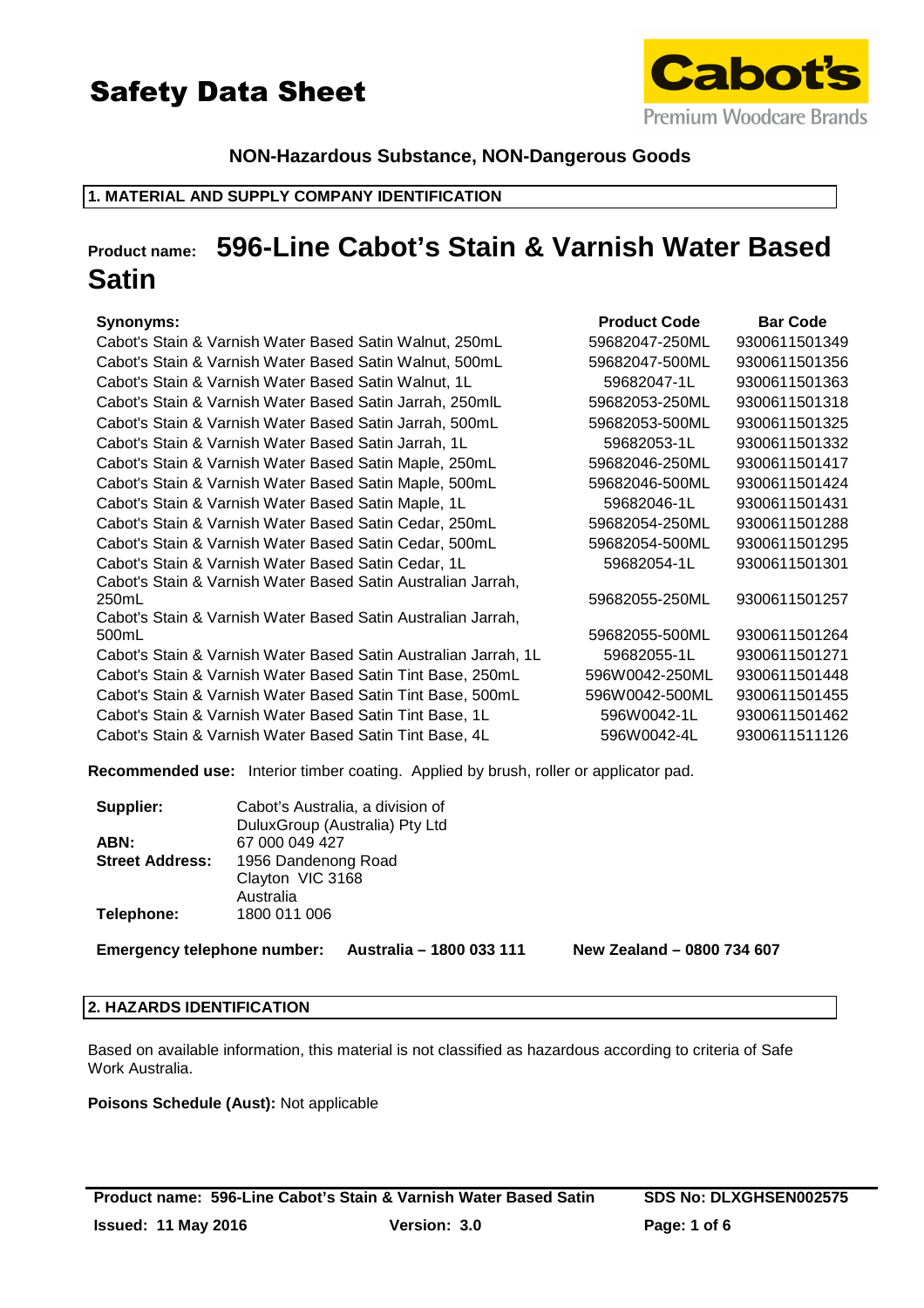



# **DANGEROUS GOODS CLASSIFICATION**

Not classified as Dangerous Goods by the criteria of the "Australian Code for the Transport of Dangerous Goods by Road & Rail" and the "New Zealand NZS5433: Transport of Dangerous Goods on Land".

| 3. COMPOSITION INFORMATION                 |         |                   |  |
|--------------------------------------------|---------|-------------------|--|
| <b>CHEMICAL ENTITY</b>                     | CAS NO. | <b>PROPORTION</b> |  |
| Ingredients determined to be non-hazardous |         | $100\%$           |  |

### **4. FIRST AID MEASURES**

If poisoning occurs, contact a doctor or Poisons Information Centre (Phone Australia 131 126, New Zealand 0800 764 766).

**Inhalation:** Remove victim from exposure - avoid becoming a casualty. Remove contaminated clothing and loosen remaining clothing. Allow patient to assume most comfortable position and keep warm. Keep at rest until fully recovered. Seek medical advice if effects persist.

**Skin contact:** If skin or hair contact occurs, remove contaminated clothing and flush skin and hair with running water. If swelling, redness, blistering or irritation occurs seek medical assistance.

**Eye contact:** If in eyes wash out immediately with water. In all cases of eye contamination it is a sensible precaution to seek medical advice.

**Ingestion:** Rinse mouth with water. If swallowed, do NOT induce vomiting. Give a glass of water to drink. Never give anything by the mouth to an unconscious patient. If vomiting occurs give further water. Seek medical advice.

**PPE for First Aiders:** Wear overalls, safety glasses and impervious gloves. Available information suggests that gloves made from nitrile rubber should be suitable for intermittent contact. However, due to variations in glove construction and local conditions, the user should make a final assessment. Always wash hands before smoking, eating, drinking or using the toilet. Wash contaminated clothing and other protective equipment before storing or re-using.

**Notes to physician:** Treat symptomatically.

### **5. FIRE-FIGHTING MEASURES**

**Hazchem Code:** Not applicable.

**Suitable extinguishing media: I**f material is involved in a fire use water fog (or if unavailable fine water spray), foam, dry agent (carbon dioxide, dry chemical powder).

**Specific hazards:** Non-combustible material.

**Fire fighting further advice:** Not combustible, however following evaporation of aqueous component residual material can burn if ignited. On burning may emit toxic fumes. Fire fighters to wear self-contained breathing apparatus and suitable protective clothing if risk of exposure to vapour or products of combustion.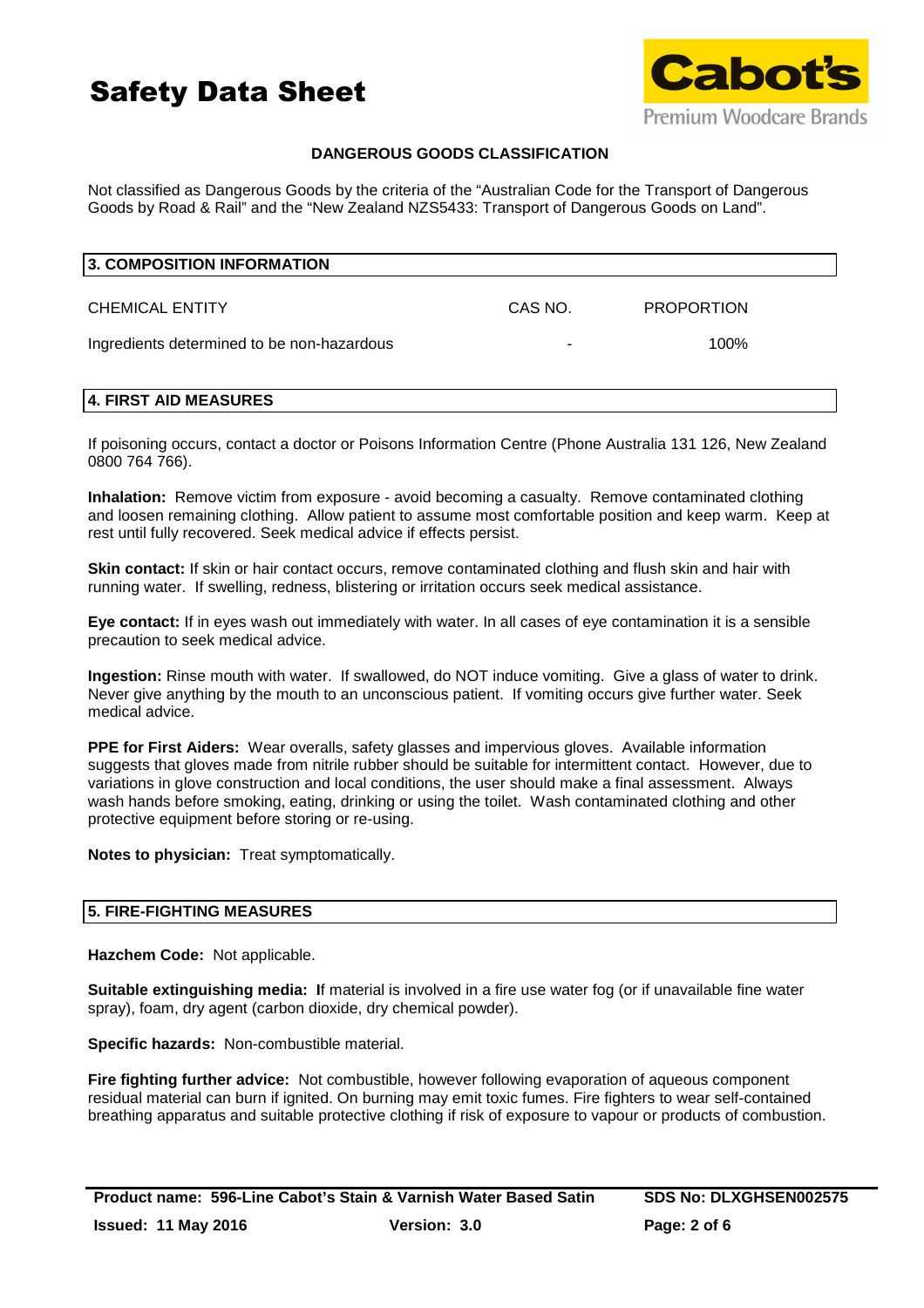# Safety Data Sheet



# **6. ACCIDENTAL RELEASE MEASURES**

### **SMALL SPILLS**

Wear protective equipment to prevent skin and eye contamination. Wipe up with absorbent (clean rag or paper towels). Allow absorbent to dry before disposing with normal household garbage.

### **LARGE SPILLS**

Slippery when spilt. Avoid accidents, clean up immediately. Wear protective equipment to prevent skin and eye contamination and the inhalation of vapours. Work up wind or increase ventilation. Contain - prevent run off into drains and waterways. Use absorbent (soil, sand or other inert material). Collect and seal in properly labelled containers or drums for disposal. If contamination of sewers or waterways has occurred advise local emergency services.

### **Dangerous Goods – Initial Emergency Response Guide No:** Not applicable.

### **7. HANDLING AND STORAGE**

**Handling:** Avoid skin and eye contact and inhalation of vapour, mist or aerosols.

**Storage:** Store in a cool, dry, well-ventilated place and out of direct sunlight. Store away from incompatible materials described in Section 10. Keep containers closed when not in use - check regularly for leaks.

### **8. EXPOSURE CONTROLS AND PERSONAL PROTECTION**

**National occupational exposure limits:** No value assigned for this specific material by Safe Work Australia or Department of Labour New Zealand.

**Biological Limit Values:** As per the "National Model Regulations for the Control of Workplace Hazardous Substances (Safe Work Australia)" the ingredients in this material do not have a Biological Limit Allocated.

**Engineering measures:** Use only in well ventilated areas. Keep containers closed when not in use.

**Personal protection equipment:** B: OVERALLS, SAFETY SHOES, SAFETY GLASSES, GLOVES.

Wear overalls, safety glasses and impervious gloves. Available information suggests that gloves made from nitrile rubber should be suitable for intermittent contact. However, due to variations in glove construction and local conditions, the user should make a final assessment. Always wash hands before smoking, eating, drinking or using the toilet. Wash contaminated clothing and other protective equipment before storing or reusing.

If risk of inhalation of exists, wear organic vapour/particulate respirator meeting the requirements of AS/NZS 1715 and AS/NZS 1716.

**Hygiene measures:** Keep away from food, drink and animal feeding stuffs. When using do not eat, drink or smoke. Wash hands prior to eating, drinking or smoking. Avoid skin and eye contact and inhalation of vapour, mist or aerosols. Ensure that eyewash stations and safety showers are close to the workstation location.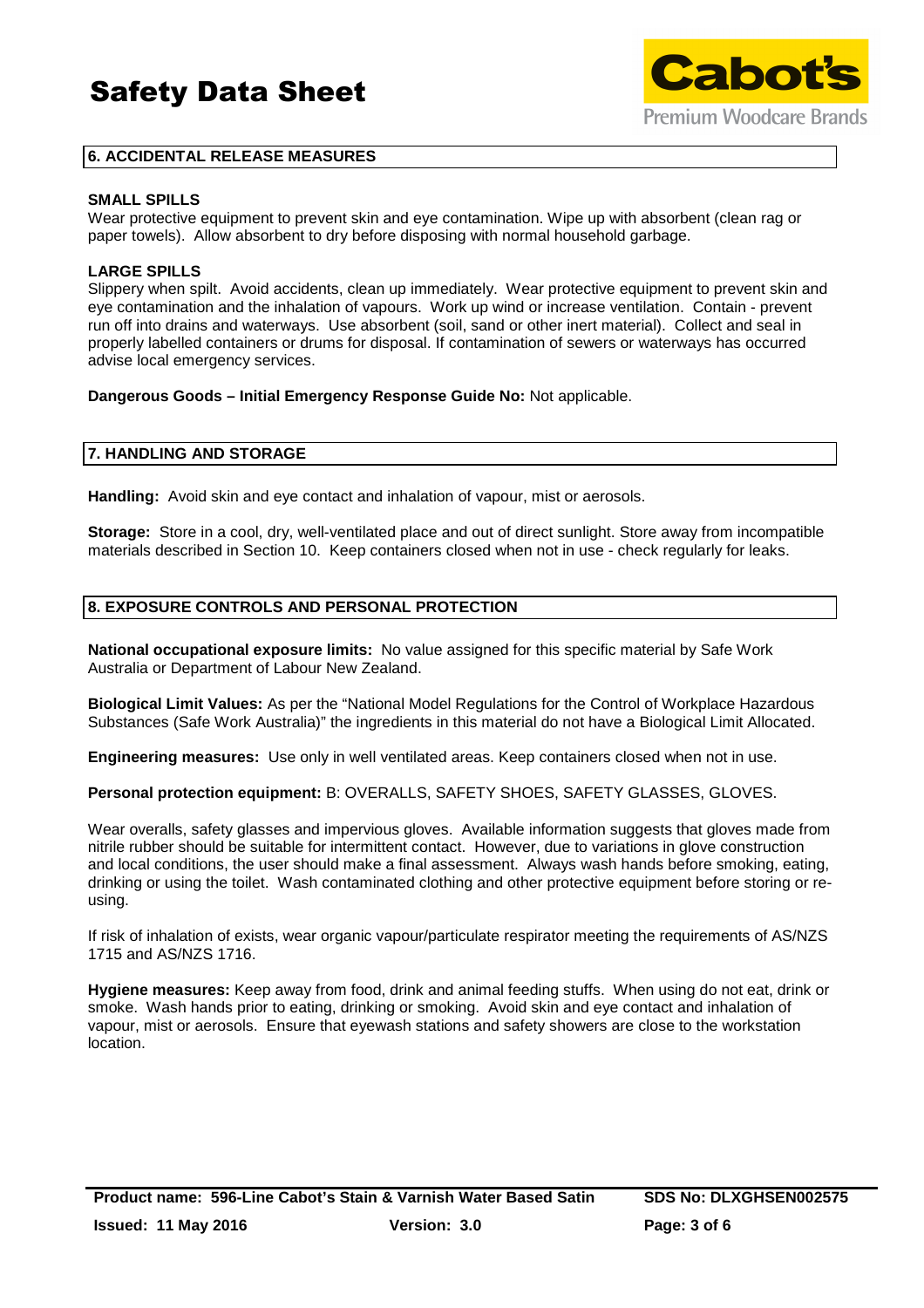

# **9. PHYSICAL AND CHEMICAL PROPERTIES**

**Form / Colour / Odour:** Milky-white to brown liquid with a mild, characteristic odour.

**Solubility:** Miscible with water. **Specific Gravity (20 °C):** 1.042 **Relative Vapour Density (air=1):** >1 **Vapour Pressure (20 °C):** N Av **Flash Point (°C):** N App **Flammability Limits (%):** N App **Autoignition Temperature (°C):** N App **Melting Point/Range (°C):** N Av **Decomposition Point (°C):** N Av **Boiling Point/Range (°C):** Approx. 100 **pH:** 9.0 **Viscosity (40 °C):** N Av **Total VOC (g/Litre):** N Av

> (Typical values only - consult specification sheet)  $N Av = Not available$   $N App = Not applicable$

### **10. STABILITY AND REACTIVITY**

**Reactivity:** No reactivity hazards are known for the material.

**Chemical stability:** This material is thermally stable when stored and used as directed.

**Hazardous reactions:** No known hazardous reactions.

**Conditions to avoid:** Elevated temperatures and sources of ignition.

**Incompatible materials:** Oxidising agents.

**Hazardous decomposition products:** Oxides of carbon and nitrogen, smoke and other toxic fumes.

### **11. TOXICOLOGICAL INFORMATION**

No adverse health effects expected if the product is handled in accordance with this Safety Data Sheet and the product label. Symptoms or effects that may arise if the product is mishandled and overexposure occurs are:

**Inhalation:** Where this material is used in a poorly ventilated area, at elevated temperatures or in confined spaces, vapour may cause irritation to mucous membranes and respiratory tract, headache and nausea.

**Skin contact:** Contact with skin may result in irritation.

**Ingestion:** Swallowing can result in nausea, vomiting and abdominal pain.

**Eye contact:** May be an eye irritant.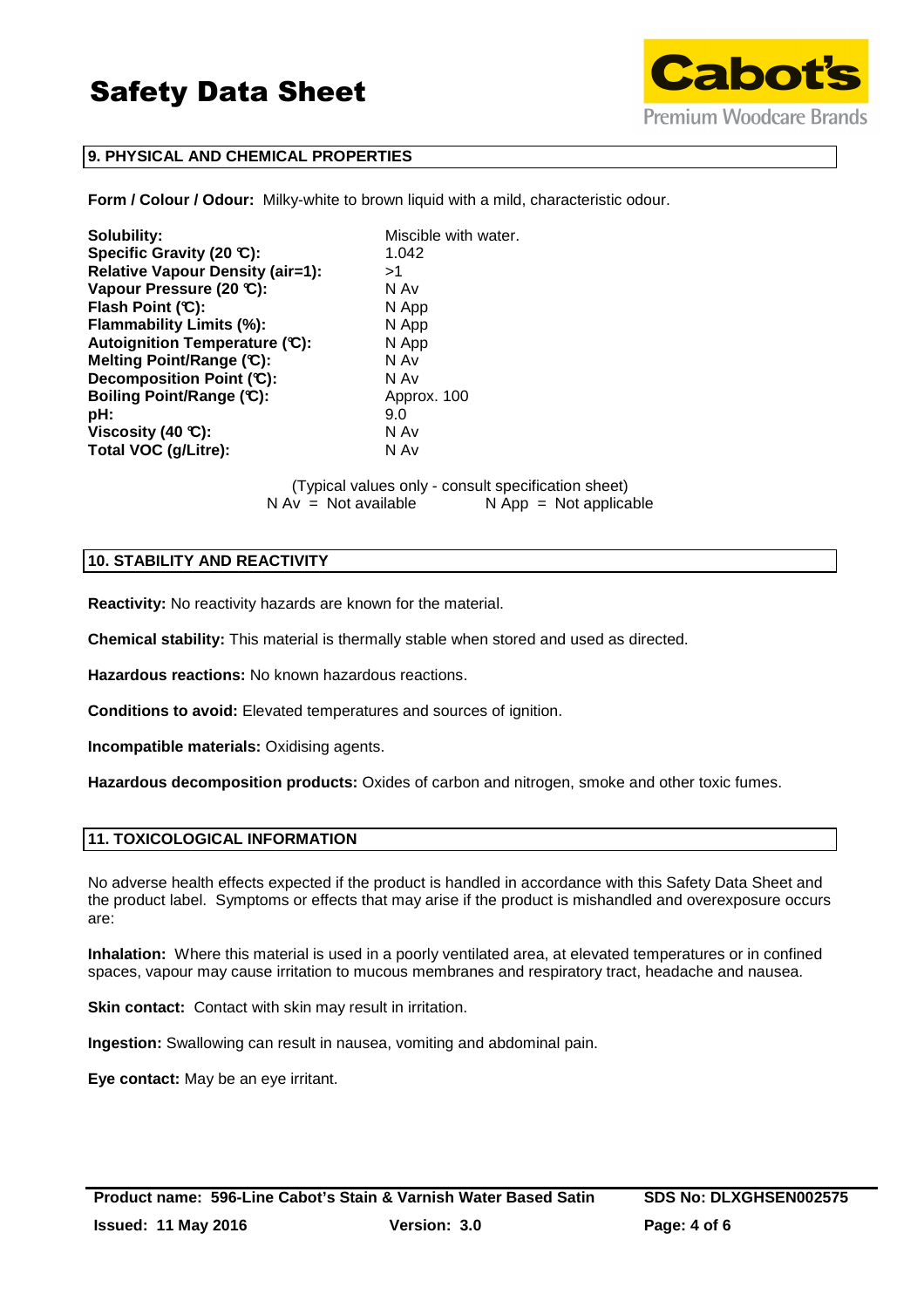# Safety Data Sheet



# **Acute toxicity**

**Inhalation:** This material has been classified as non-hazardous.

**Skin contact:** This material has been classified as non-hazardous.

**Ingestion:** This material has been classified as non-hazardous.

**Corrosion/Irritancy:** Eye: this material has been classified as not corrosive or irritating to eyes. Skin: this material has been classified as not corrosive or irritating to skin.

**Sensitisation:** Inhalation: this material has been classified as not a respiratory sensitiser. Skin: this material has been classified as not a skin sensitiser.

**Aspiration hazard:** This material has been classified as non-hazardous.

**Specific target organ toxicity (single exposure):** This material has been classified as non-hazardous.

### **Chronic Toxicity**

**Mutagenicity:** This material has been classified as non-hazardous.

**Carcinogenicity:** This material has been classified as non-hazardous.

**Reproductive toxicity (including via lactation):** This material has been classified as non-hazardous.

**Specific target organ toxicity (repeat exposure):** This material has been classified as non-hazardous.

### **12. ECOLOGICAL INFORMATION**

Avoid contaminating waterways.

**Acute aquatic hazard:** No information is available to complete an assessment.

**Long-term aquatic hazard:** No information is available to complete an assessment.

**Ecotoxicity:** No information available.

**Persistence and degradability:** No information available.

**Bioaccumulative potential:** No information available.

**Mobility:** No information available.

### **13. DISPOSAL CONSIDERATIONS**

Persons conducting disposal, recycling or reclamation activities should ensure that appropriate personal protection equipment is used, see "Section 8. Exposure Controls and Personal Protection" of this SDS.

If possible material and its container should be recycled. If material or container cannot be recycled, dispose in accordance with local, regional, national and international Regulations.